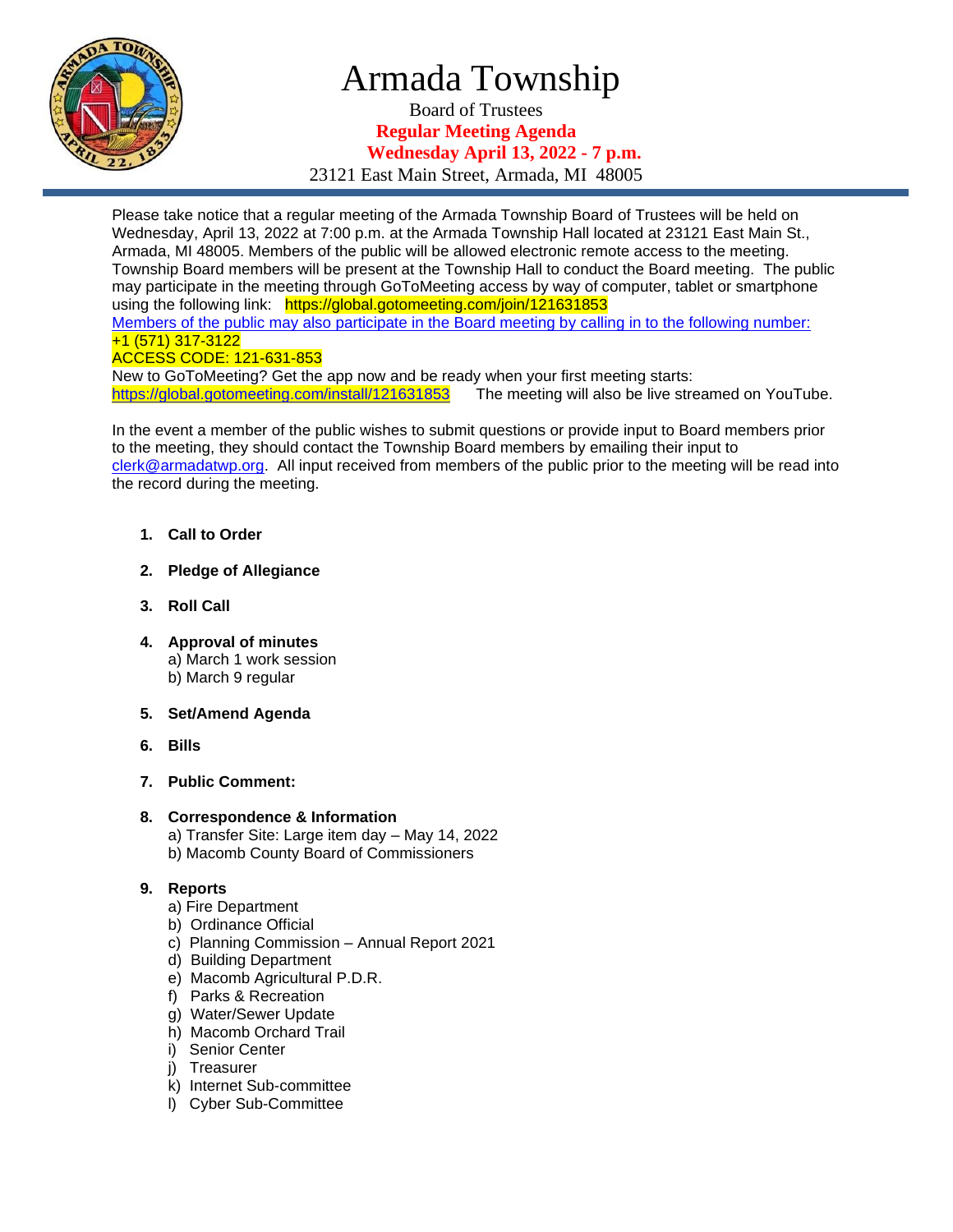

# Armada Township

Board of Trustees

**Regular Meeting Agenda Wednesday April 13, 2022 - 7 p.m.**

23121 East Main Street, Armada, MI 48005

#### **10. Unfinished Business:**

- a) Residential Solid Waste Collection, Disposal and Recycling
- b) Fire Dept: Fire Prevention Directive #2022-001

#### **11. New Business:**

- a) ARPA funds for dispatch Macomb County Sheriff
- b) ARPA funds for Warning Sirens
- c) Fire Dept: Approval for Auto Pay The Hartford
- d) Park: Tornado clean up bid
- e) Certified Resolution of the Membership or Board of Directors Authorizing the Application for Special License - Armada Lions Club – Cider Dayze: August 27-28, 2022
- f) 2022 Planning Commission Meeting Dates
- g) Park: Funding approval for lighting

#### **12. Public Comments: Board Members**

- (a) Trustee Goetzinger
- (b) Trustee Grembi
- (c) Treasurer Murray
- (d) Clerk Swiacki
- (e) Supervisor Paterek

#### **13. Closed Session:**

#### **14. Adjournment**

 Respectfully submitted, *Mary K. Swiacki*

 Mary K. Swiacki, CMMC, MiPMC Armada Township Clerk 23121 Main Street Armada, MI 48005 (586) 784-5200 [clerk@armadatwp.org](mailto:clerk@armadatwp.org)